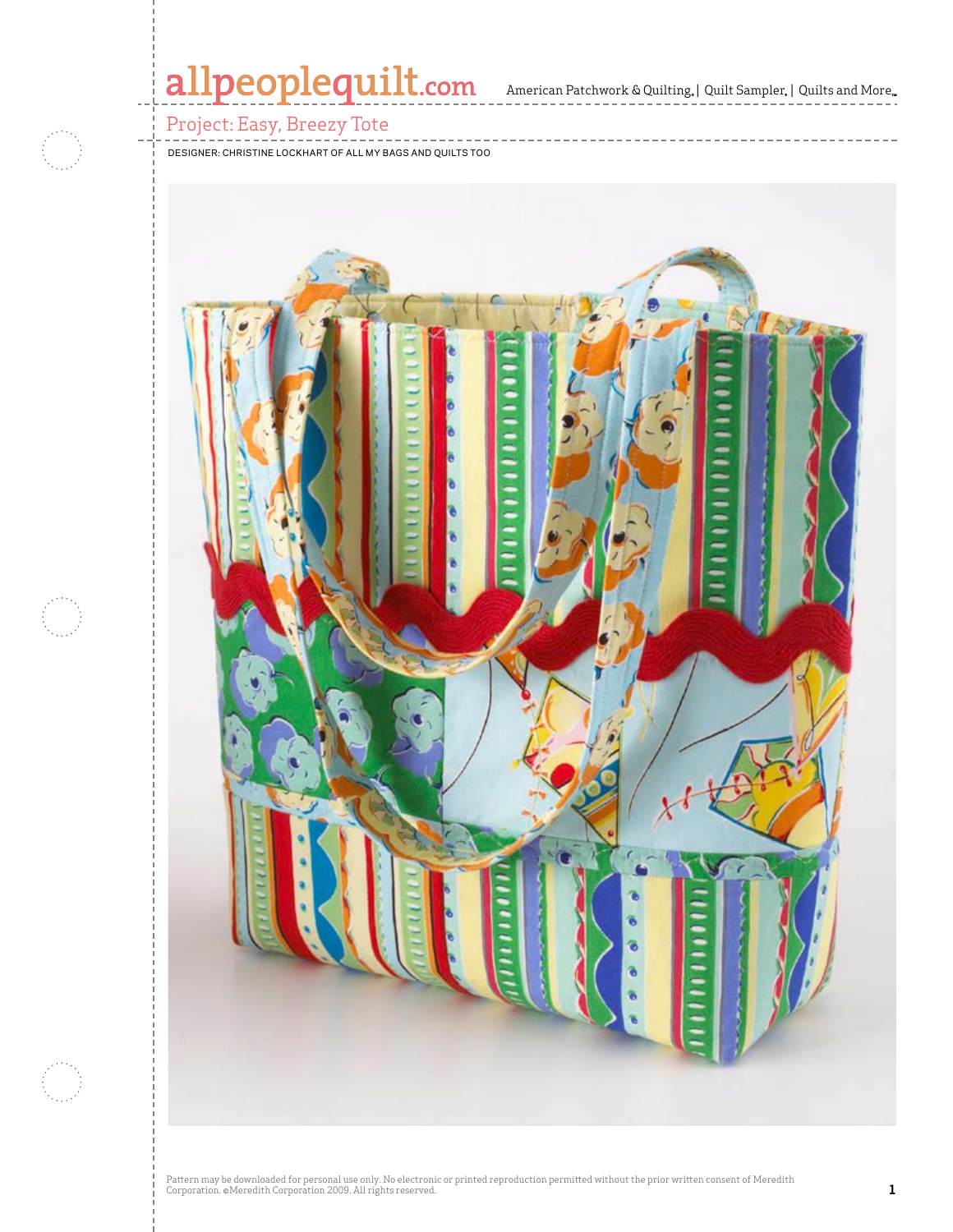# allpeoplequilt.com

American Patchwork & Quilting,  $|$  Quilt Sampler,  $|$  Quilts and More,

Project: Easy, Breezy Tote



Make this roomy tote bag by combining a multicolor stripe and whimsical coordinates from the Kite collection by Felicity Miller for FreeSpirit. Heavy interfacings make a sturdy bag to withstand everyday use.

### Materials

- **18×22"** piece (fat quarter) green floral (bag)
- 18×22" piece (fat quarter) blue print (bag)
- **3⁄4** yard light blue floral (bag, pockets, handles, binding)
- **1/<sub>2</sub>** yard multicolor stripe (bag)
- **1⁄2** yard yellow print (bag lining)
- **•**  2—26"-long pieces white nylon webbing (handles)
- 1<sup>1</sup>⁄<sub>8</sub> yard red jumbo rickrack
- **<sup>•</sup>** 1 yard heavyweight interfacing, such as Timtex
- **<sup>3</sup>**⁄<sub>4</sub> yard heavyweight fusible interfacing, such as Décor bond

#### Finished Bag: 13%×12×4"

Quantities are for 44/45"-wide, 100% cotton fabrics. Measurements include 1/4" seam allowances. Sew with right sides together unless otherwise stated.

#### Cut Fabrics

Cut pieces in the following order. When cutting stripe fabric, position stripes along the short sides of rectangles.

**From green floral, cut:**

- **•** 2 81⁄2×41⁄2" rectangles
- **•**  2—1×81⁄2" strips
- **From blue print, cut:**
- **•** 2-81⁄2×41⁄2" rectangles
- **From light blue floral, cut:**
- 2-14×16½" pocket rectangles
- **•**  2—23⁄4×26" handle strips **• 2—2** $\frac{1}{4}$  2—2 $\frac{1}{4}$  binding strips
- **•**  2—1×81⁄2" strips
- **From multicolor stripe, cut:**
- 4-16<sup>1</sup>⁄<sub>2×6</sub>" rectangles

**From yellow print fabric, cut:** ■ 2-16<sup>1</sup>⁄<sub>2×16</sub>" lining rectangles **From heavyweight interfacing, cut:**

- <sup>•</sup> 2-16<sup>1</sup>/<sub>2</sub>×16" rectangles **From heavyweight fusible interfacing, cut:**
- <sup>•</sup> 2-16<sup>1</sup>/<sub>2</sub>×16" rectangles
- 2–7×16½" rectangles

### Assemble Outer Bag

- 1. Sew together short ends of one green floral and one blue print 8<sup>1</sup>⁄<sub>2</sub>×4<sup>1</sup>⁄<sub>2</sub>" rectangle to make an A unit. Press seam in one direction. The A unit should be 161⁄2×41⁄2" including seam allowances. Repeat to make a second A unit.
- **2.** Sew together short ends of one light blue floral and one green floral  $1\times8\frac{1}{2}$ " strip to make a B unit. Press seam in one direction. The B unit should be  $16\frac{1}{2} \times 1$ " including seam allowances. Repeat to make a second B unit.
- **3.** Referring to Diagram 1, sew together two 161 /2×6" multicolor stripe rectangles, one A unit and one B unit to make a bag panel. Press seams in one direction. Bag panel should be 161⁄2×16" including seam allowances. Repeat to make a second bag panel.
- 4. Center one bag panel right side up on a 161/<sub>2</sub>×16" heavyweight interfacing rectangle; pin layers together.
- 5. Machine-quilt at 3-4" intervals across one bag panel top through both layers with multistep zigzag or other decorative stitch (Diagram 2).
- **6.** Referring to photo, center and sew rickrack over seam between top stripe and A unit.
- 7. Repeat steps 4-6 with second bag panel.

#### Assemble Pockets

- **1.** With wrong side inside, fold and press a light blue floral 14×16<sup>1</sup>/<sub>2</sub>" pocket rectangle in half lengthwise.
- **2.** Insert fusible interfacing 7×16<sup>1</sup>/<sub>2</sub>" rectangle along fold. Following manufacturer's instructions, fuse; let cool.
- **3.** With wrong side inside, fold and press a light blue floral 2<sup>1</sup>⁄2×16<sup>1</sup>⁄2" binding strip in half lengthwise. Align long raw edge of binding strip with raw edge of fused pocket rectangle; sew together. Fold binding over raw edge, aligning folded edge with stitched line on reverse side of pocket rectangle. Secure binding by stitching through all layers with a  $\frac{1}{4}$ " seam to make a pocket (Diagram 3).
- 4. Repeat steps 1-3 with remaining pocket rectangle, fusible interfacing 7×16<sup>1</sup>/<sub>2</sub>" rectangle, and binding strip to make a second pocket.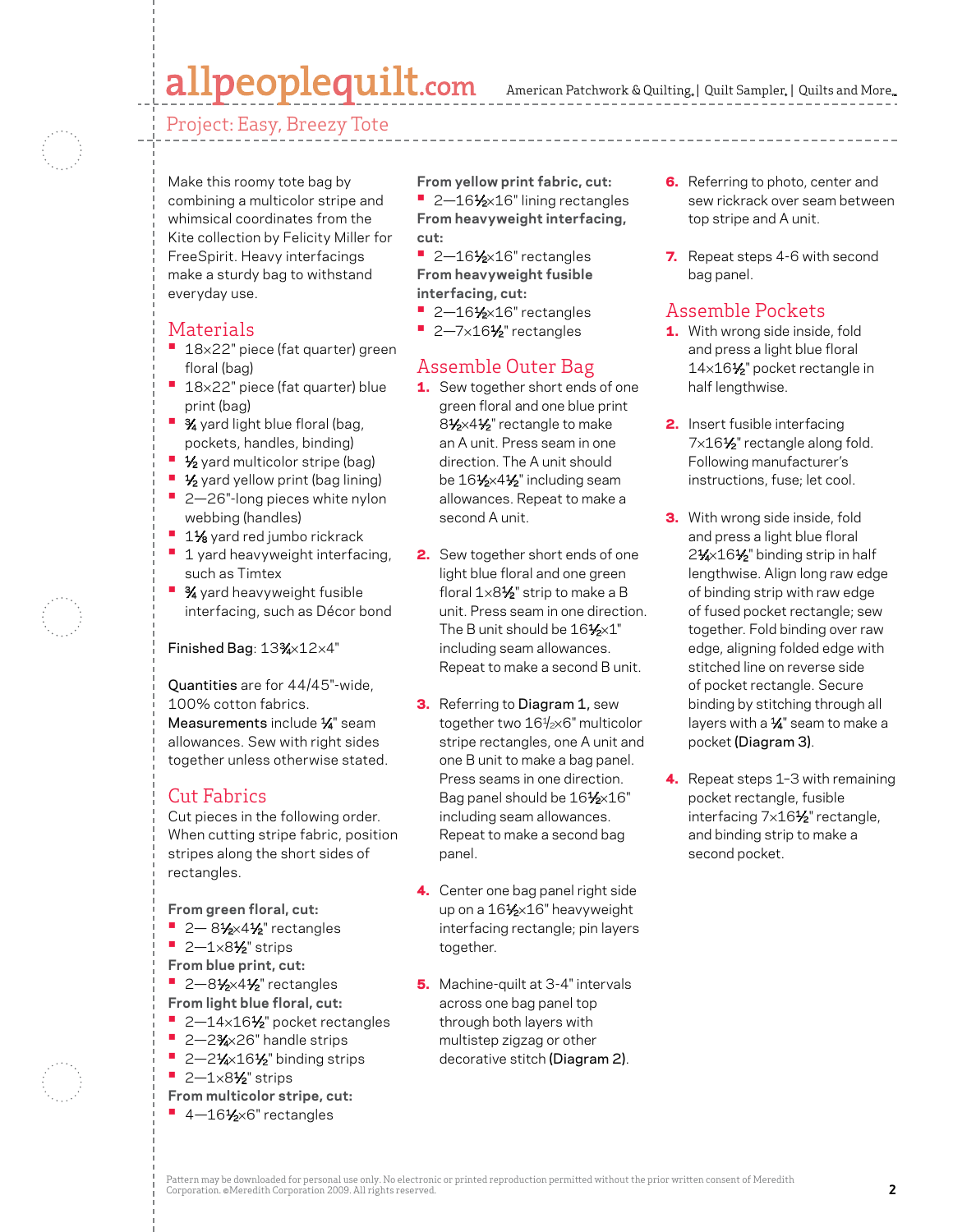# allpeoplequilt.com

American Patchwork & Quilting,  $|$  Quilt Sampler,  $|$  Quilts and More,

Project: Easy, Breezy Tote

#### Assemble Lining with Pockets

- 1. Following manufacturer's instructions, fuse a 16½x16" interfacing rectangle to wrong side of yellow print 161⁄2×16" lining rectangle.
- 2. Referring to Diagram 4, pin pocket to lining rectangle 2<sup>1/4"</sup> from bottom edge.
- **3.** Draw a line down center of pocket 8" from side edges. Topstitch on marked line and  $\frac{1}{8}$ " from pocket side and bottom edges to make a lining unit with a divided pocket (Diagram 4).
- 4. Repeat steps 1-3 to make a second lining unit with a divided pocket.

### Assemble Handles

With right side inside, fold and press a light blue floral 23⁄4×26" handle strip in half lengthwise. Sew together along long edges. Turn to right side and press with seam along one long edge to make a fabric tube. Using a safety pin as a guide, feed nylon webbing through fabric tube to make a bag handle. Topstitch handle  $\frac{1}{4}$ " from both side edges. Repeat to make a second bag handle.

### Finish Bag

- **1.** Cut a 2" square from bottom corners of each bag panel (Diagram 5).
- **2.** Center ends of handles along top edge of bag panels, 3" from outer edges; baste in place (Diagram 6). Press seams open.
- **3.** Join bag panels along side and bottom edges to make bag body. Press seams open.
- 4. To box bottom corners, match each side seam of bag body with bottom seam; stitch across straight edge (Diagram 7). Turn bag body right side out and press.
- **5.** Using lining units, repeat Step 1, cutting squares from bottom corners, and Step 3, leaving a 6" opening along one bottom seam to make lining.
- **6.** Repeat Step 4 to box bottom corners of lining. Do not turn lining right side out.
- 7. Insert bag body into lining (they'll be right sides together). Sew together around top edge with 1⁄4" seam.
- 8. Turn bag body and lining to right side through opening in lining bottom seam. Hand-stitch opening closed. Push lining down into bag body and press upper edge of bag. Topstitch 1/4" from bag upper edge through all layers to complete bag.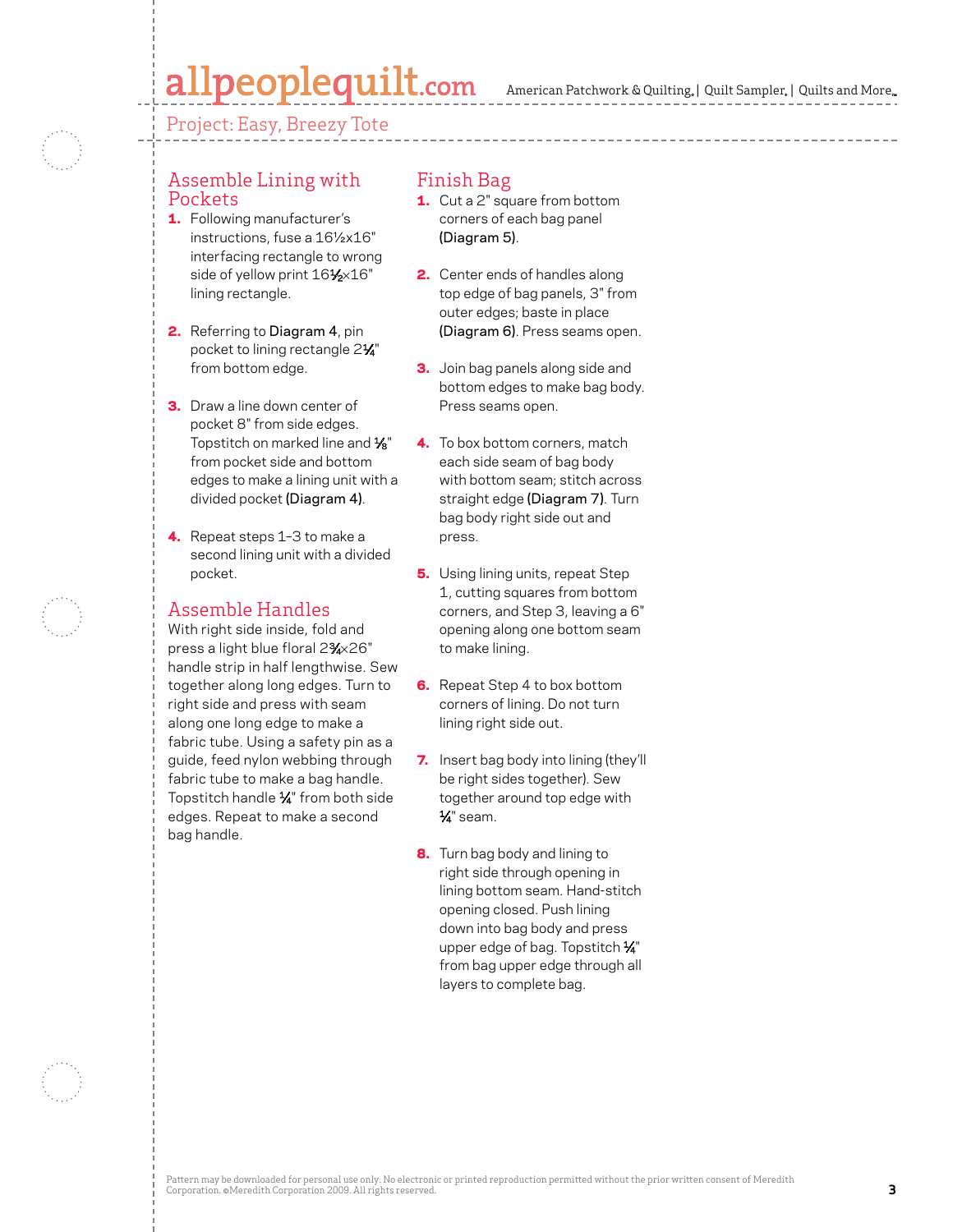# allpeoplequilt.com<br>american Patchwork & Quilting, | Quilt Sampler, | Quilts and More...

Project: Easy, Breezy Tote



DIAGRAM 1



DIAGRAM 2



DIAGRAM 3



DIAGRAM 4